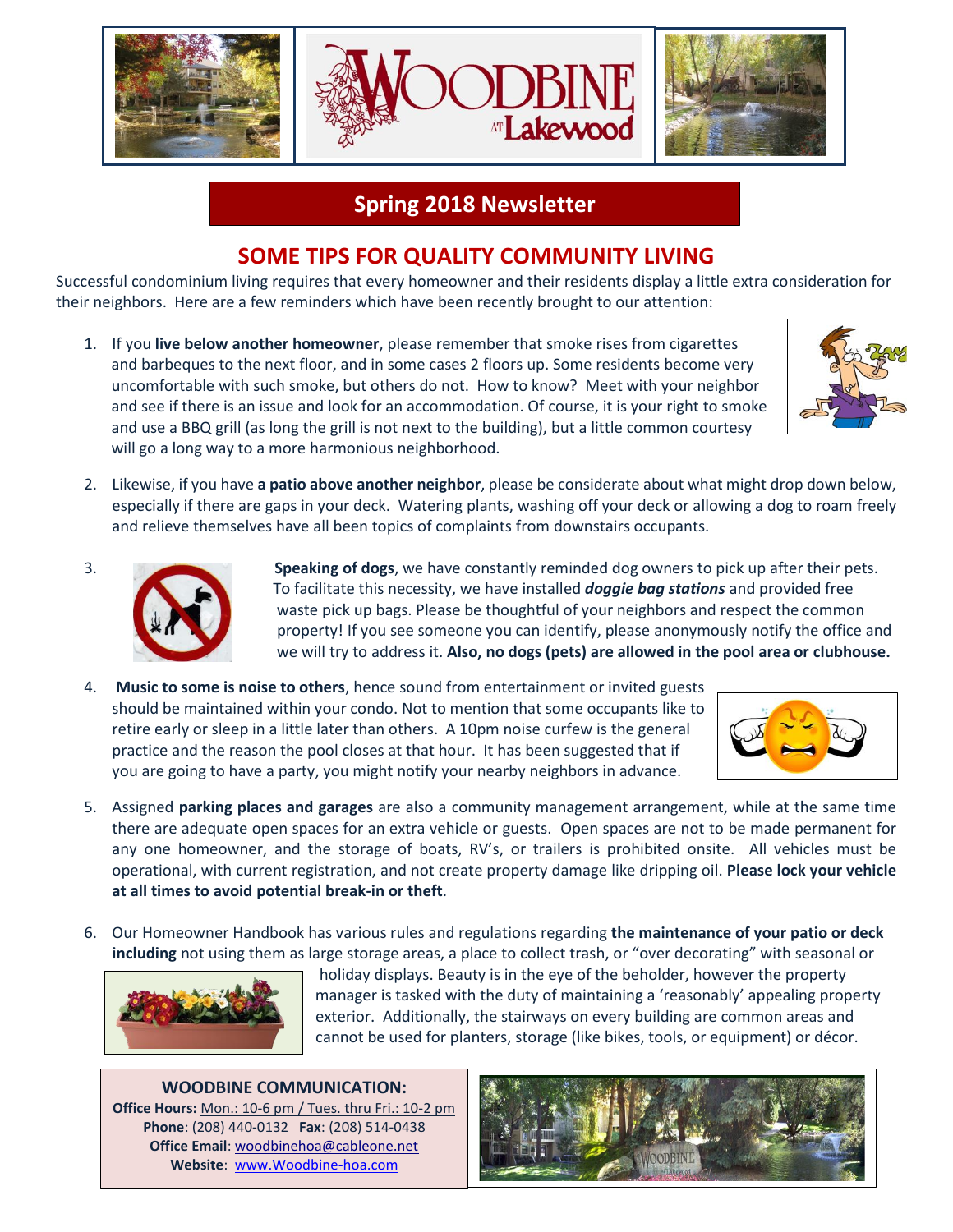- 7. **Community Trash Enclosures** are provided for you to discard waste and unneeded items; however, they are not for large pieces of furniture or mattresses, packing crates, or oversized boxes that have not been broken down. This just fills the bins with lots of air and restricts other residents from depositing trash. Please be considerate and pick up any spillage when you dump your waste and do not leave items outside of the dumpsters as this probably will not get picked up. To give away any household items here are 3 good options:
	- **• Idaho Youth Ranch - (208) 345-6724 • The ARC - (208) 363-9350 • Boise Bicycle Project - (208) 429-6520**
- 8. **Recycling bins** are also onsite for your consideration of the environment. However, **the City of Boise just revised their approach to recycling** with their CURBIT program [\(CURBIT@CITYOFBOISE.ORG\)](mailto:CURBIT@CITYOFBOISE.ORG). Unfortunately, we agree that this will make recycling a bit more cumbersome.

#### **WHAT GOES IN Only these items loose in recycle bin** – **GREEN DUMPSTER**

- **[Plastic beverage and detergent bottles](https://curbit.cityofboise.org/recycling/what-goes-in-what-stays-out/#PlasticBeverage) [Wrapping paper](https://curbit.cityofboise.org/recycling/what-goes-in-what-stays-out/#WrappingPaper)**
- **[Newspaper](https://curbit.cityofboise.org/recycling/what-goes-in-what-stays-out/#newspaper)  [Cards](https://curbit.cityofboise.org/recycling/what-goes-in-what-stays-out/#Cards)**
- 
- 
- 
- 
- 
- 
- **[Cardboard](https://curbit.cityofboise.org/recycling/what-goes-in-what-stays-out/#Cardboard) [Paper egg cartons](https://curbit.cityofboise.org/recycling/what-goes-in-what-stays-out/#EggCartons)**
- **[Magazines](https://curbit.cityofboise.org/recycling/what-goes-in-what-stays-out/#Magazines) [Miscellaneous paper](https://curbit.cityofboise.org/recycling/what-goes-in-what-stays-out/#MiscellaneousPaper)**
- **[Junk mail](https://curbit.cityofboise.org/recycling/what-goes-in-what-stays-out/#JunkMail)  [Aluminum and Steel Cans](https://curbit.cityofboise.org/recycling/what-goes-in-what-stays-out/#AluminumAndSteelCans)**
- **[Boxes](https://curbit.cityofboise.org/recycling/what-goes-in-what-stays-out/#Boxes)  [Aluminum Foil](https://curbit.cityofboise.org/recycling/what-goes-in-what-stays-out/#AluminumFoil)**



**NEW! WHAT GOES IN –** New Hefty EnergyBag PROGRAM – **Orange Recycle Bag** that separates out certain types of materials to put in this bag, tied up and then dropped in the **green recycle dumpster**. Only empty, clean, and dry plastics/foam go in approved orange bags.

- **[Plastic film and bags](https://curbit.cityofboise.org/recycling/what-goes-in-what-stays-out/#PlasticFilm)**
- **[Plastic pouches](https://curbit.cityofboise.org/recycling/what-goes-in-what-stays-out/#Pouches)**
- **[Plastic liners](https://curbit.cityofboise.org/recycling/what-goes-in-what-stays-out/#Liners)**
- **[Foam containers](https://curbit.cityofboise.org/recycling/what-goes-in-what-stays-out/#FoamContainers)**
- **[Plastic disposable dinnerware](https://curbit.cityofboise.org/recycling/what-goes-in-what-stays-out/#PlasticDisposable)**
- **[Plastic food cups](https://curbit.cityofboise.org/recycling/what-goes-in-what-stays-out/#Cups)**
- **[Plastic wrappers and bags](https://curbit.cityofboise.org/recycling/what-goes-in-what-stays-out/#Wrappers)**
- **[Plastic lids and caps](https://curbit.cityofboise.org/recycling/what-goes-in-what-stays-out/#PlasticLids)**
- **[Plastic toothpaste tubes](https://curbit.cityofboise.org/recycling/what-goes-in-what-stays-out/#Toothpaste)**
- **[Plastic single serve containers](https://curbit.cityofboise.org/recycling/what-goes-in-what-stays-out/#SingleServe)**
- **[Plastic mailing supplies](https://curbit.cityofboise.org/recycling/what-goes-in-what-stays-out/#MailingSupplies)**
- **[Plastic six pack rings and holders](https://curbit.cityofboise.org/recycling/what-goes-in-what-stays-out/#PlasticRings)**
- **[Plastic straws](https://curbit.cityofboise.org/recycling/what-goes-in-what-stays-out/#Straws)**

**NOTE: We have contacted the City of Boise to try and obtain rolls of these Orange Recycle Bags for our residents, bags that have already been delivered to single family homes in Boise.** 

**We were told that** *"in the near future"* **we should be able to obtain these bags to help homeowners sort their recyclable trash into these 2 categories.** 

**Please note that with this new program ALL plastic water bottles, hinged lid (clam shell) containers and all wax-coated material is now to be considered regular trash (blue bin).**

# **WHAT STAYS OUT of RECYCLING**

These items must go into the trash bin - **BLUE DUMPSTER**

- 
- **[Plastic hinged lid \(clamshell\) containers](https://curbit.cityofboise.org/recycling/what-goes-in-what-stays-out/#Clamshell) [Waxed paper](https://curbit.cityofboise.org/recycling/what-goes-in-what-stays-out/#WaxedPaper)**
- 
- 
- 
- **[Ribbons and bows](https://curbit.cityofboise.org/recycling/what-goes-in-what-stays-out/#RibbonsBows)**



- **[Plastic water bottles](https://curbit.cityofboise.org/recycling/what-goes-in-what-stays-out/#CrinklyPlastic) … (NEW criteria!) [Greeting cards/envelopes with foil or glitter](https://curbit.cityofboise.org/recycling/what-goes-in-what-stays-out/#GreetingCards)**
	-
- **[Frozen and refrigerated food boxes](https://curbit.cityofboise.org/recycling/what-goes-in-what-stays-out/#FrozenAndRefrigerated) [Gift bags if coated, plastic or laminated](https://curbit.cityofboise.org/recycling/what-goes-in-what-stays-out/#GiftBags)**
	- **[Paper beverage cups](https://curbit.cityofboise.org/recycling/what-goes-in-what-stays-out/#PaperBeverageCups)**<br> **Pizza boxes**<br> **example 1 FIRASH**<br> **example 1 [Manila envelopes with bubble wrap](https://curbit.cityofboise.org/recycling/what-goes-in-what-stays-out/#Manila)**<br> **example 1 in Eq. 1 in Eq. 1 i**
	- **[Pizza boxes](https://curbit.cityofboise.org/recycling/what-goes-in-what-stays-out/#PizzaBoxes) [Foil wrapping paper](https://curbit.cityofboise.org/recycling/what-goes-in-what-stays-out/#FoilWrappingPaper)**